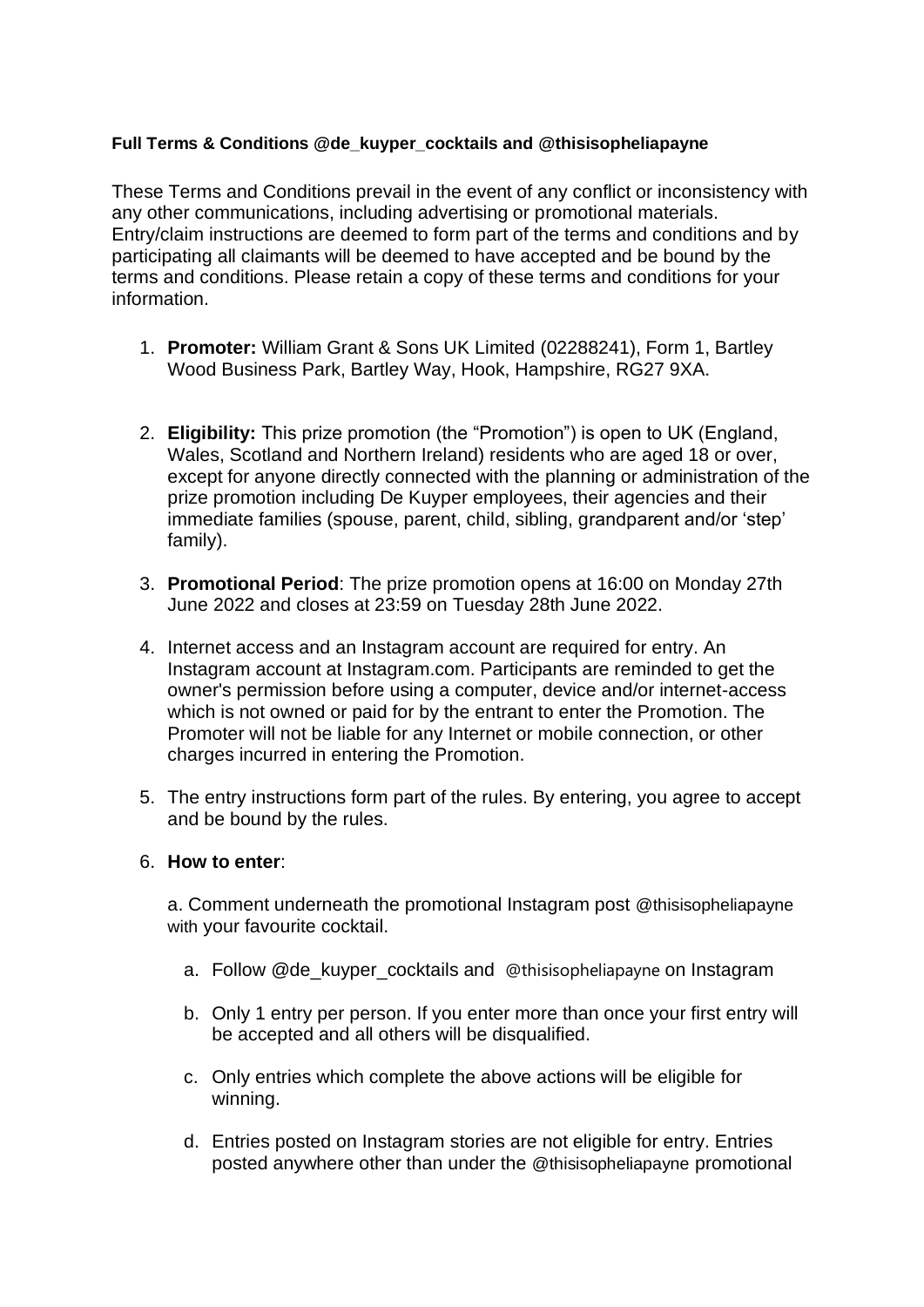Instagram post will not be eligible for entry.

- e. During the Promotional Period, some entries might be shared by the Promoter, or @influencer may comment on your entry. This does not mean that you are a winner, neither does it increase your chances of winning.
- f. Please follow @de\_kuyper\_cocktails and @thisisopheliapayne on Instagram until Thursday 30th June 2022, in the event that a redraw takes place.
- g. Any entries that we consider (in our absolute discretion) to be in breach of government COVID-19 guidelines/restrictions, political, dangerous, profane, suggestive, vulgar, offensive, indecent, illegal, racist, copied, offensive (including but not limited to words or symbols that might be considered offensive to individuals of any race, ethnicity, religion, sexual orientation or socioeconomic group) cruel or fraudulent, or infringe on the rights or copyright of others will be immediately disqualified.
- h. We will not tolerate anyone who posts or is seen to be posting comments via any social media channel or anywhere else during this Promotion that we think are bullying, spiteful or upsetting to other entrants and followers of @thisisopheliapayne or @De Kuyper or directly aimed at us. Anyone acting in this way will be disqualified from the prize promotion.
- i. Proof of sending will not be accepted as proof of delivery or receipt of entry. Incomplete, illegal, misdirected or late entries will not be accepted. The Promoter takes no responsibility for entries that are delayed, incomplete or lost due to technical reasons or otherwise.
- j. No third party or bulk entries. Entries via third parties, consumer groups or syndicates, entries by macros or other automated means and entries which do not satisfy the requirements of these terms and conditions in full will be disqualified. If it becomes apparent in the reasonable opinion of the Promoter that either a participant or household is using any means to circumvent this condition such as, and without limitation, fraudulently falsifying data; using multiple Instagram accounts; acting fraudulently or dishonestly in the reasonable opinion of the Promoter; using identities other than their own; creating fake identities or using any other automated or manual means in order to increase that participant's or a household's entries or otherwise acting in violation of these terms, these participants and their household will be disqualified, and any prize entitlement will be void.

### **7. Winner Selection:**

a. There are 2 winners in total. All entries received will be placed into one random prize draw conducted by an independent third-party on Wednesday 29<sup>th</sup> June 2022. The 2 winners will be the first entry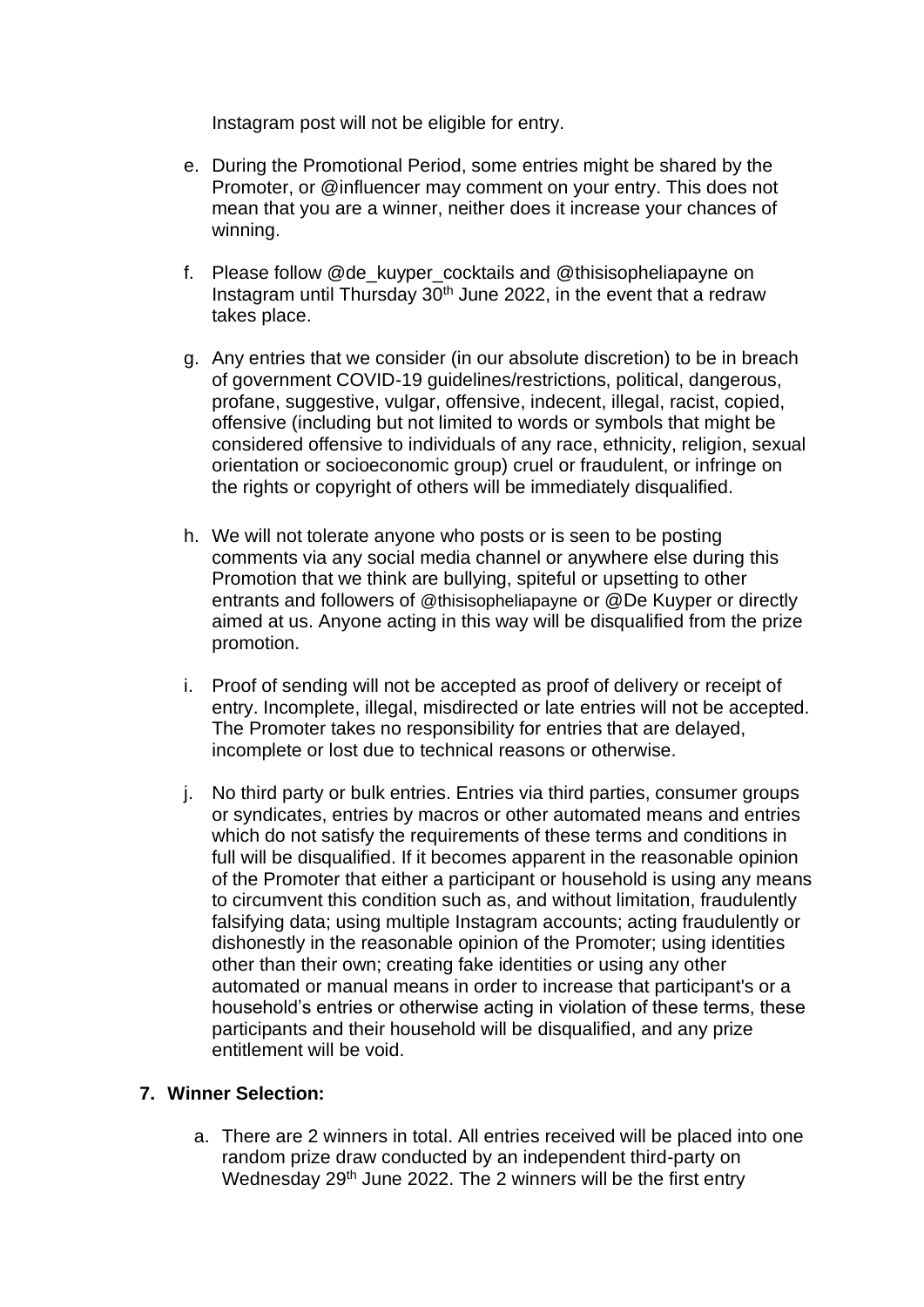randomly selected that meet the entry criteria.

b. Please note that this is not a competition and entries are not judged.

### **8. Prize Fund:**

a. There are 2 prizes. Each prize is 1 x pair of tickets to thes creening of Rocketman at Peckham's Bussey Building Rooftop bar on *Thursday 30th June 2022* and De Kuyper cocktail kit.

b. There is no alternative date for the prize. Prize does not include travel or additional expenses or spending money.

c. There is no cash alternative to the prize stated and prize must be accepted by the named winners. Prize cannot be transferred to anyone else.

d. The Promoter reserves the right to provide an alternative prize of equal or greater value should circumstances outside its control make this necessary.

e. Max 1 prize per household.

### **9. Winner Notification and verification:**

- a. Winners will be contacted via an Instagram Direct Message by @thisisopheliapayne on Wednesday 29<sup>th</sup> June 2022 notified of their win, and required to claim their prize within 24 hours and provide an email address to which prize tickets can be emailed. Winners will be contacted multiple times.
- b. Only a reply via direct message from the same Instagram account that we notify will be accepted.
- c. The final time and date for a winner to claim their prize is 12pm Thursday 30<sup>th</sup> June 2022, after which point it will not be possible to arrange ticket delivery.

### **10.Prize Delivery:**

- a. Prizes will be emailed to winners within 24 hours of prize claim
- b. It is the responsibility of the entrant to provide their correct, up-to-date details when confirming acceptance of the prize in order for their prize claim to be processed. The Promoter cannot be held responsible for a winner failing to supply accurate information which affects prize acceptance or delivery of their prize.
- c. Whilst the Promoter will take all reasonable steps to ensure that its obligations relating to meeting specific timeframes for winner notification/prize fulfilment are met, the Promoter shall not be liable in any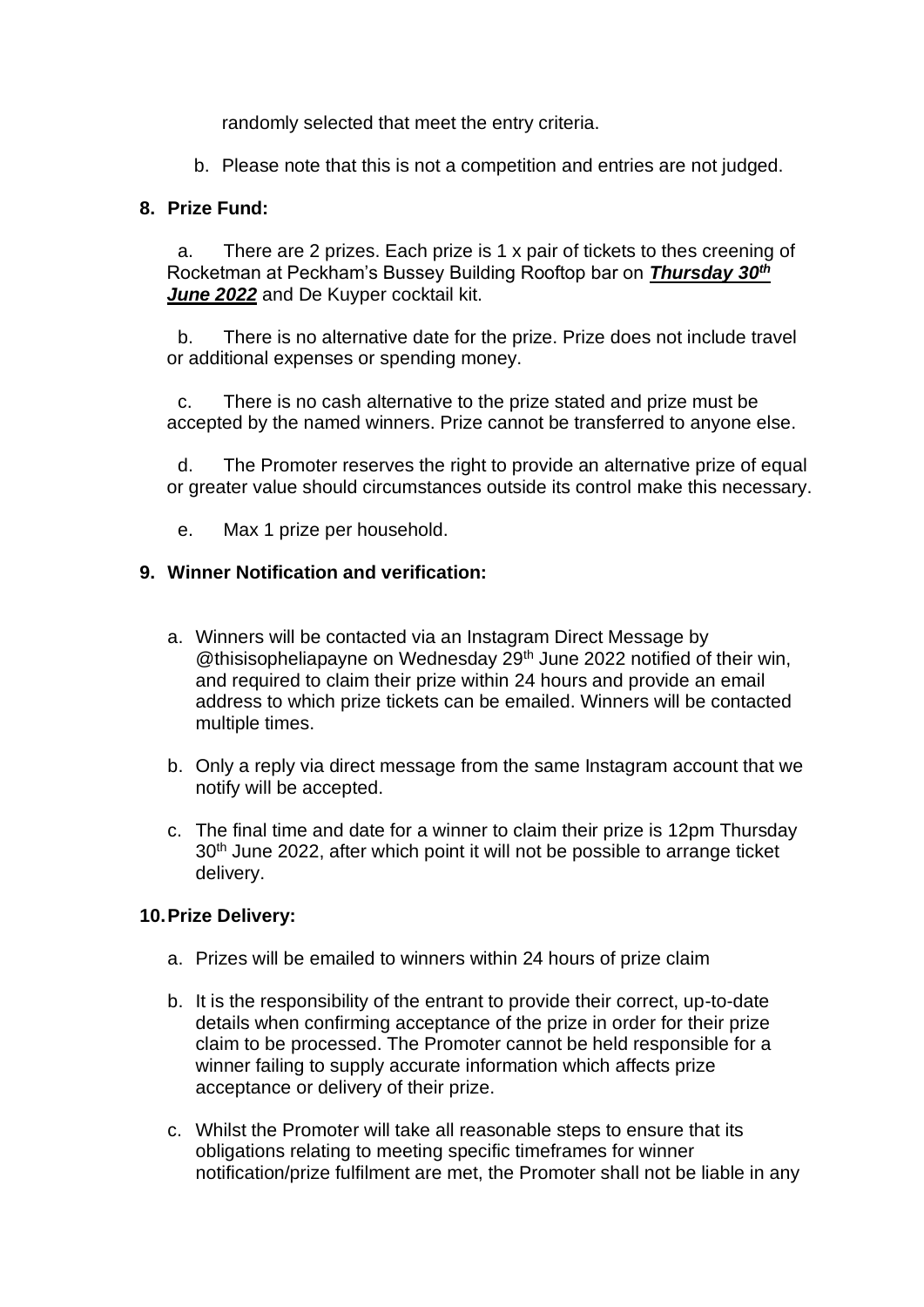way for its inability to meet these timeframes resulting from an outbreak of Covid-19 either within its own business or with its third-party fulfilment provider.

d. Should a national or local lockdown affect the Promoter's ability to meet these deadlines, it will fulfil its obligations as soon as is reasonably possible after its and/or its third-party fulfilment providers resume business as usual.

#### **General:**

11.Where we suspect that an individual has breached these terms and conditions, we reserve the right to verify the winner and ask for proof of identity, age and address and that they are the person associated with the winning notification.

12. Winners may be asked to take part in reasonable publicity relating to this prize draw without payment. Such publicity may include, without limitation, publishing the winners' name and social media handle Instagram, and any statements made by them concerning the Promotion and the prize won as part of the Promotion on De Kuyper media and social channels.

- 13.Data Protection: Any personal information that entrants share with the Promoter will be kept secure and only used in line with these Terms and Conditions and the Promoter's transparency notice available at [https://www.williamgrant.com/gb/privacy-policy/.](https://eur01.safelinks.protection.outlook.com/?url=https%3A%2F%2Fwww.williamgrant.com%2Fgb%2Fprivacy-policy%2F&data=05%7C01%7CKaren.Daly%40wgrant.com%7C63c17c7678c4482478f008da23a87f4a%7Cca29e3f5cee34b64ad11fea04ae28493%7C0%7C0%7C637861503846123243%7CUnknown%7CTWFpbGZsb3d8eyJWIjoiMC4wLjAwMDAiLCJQIjoiV2luMzIiLCJBTiI6Ik1haWwiLCJXVCI6Mn0%3D%7C3000%7C%7C%7C&sdata=kFu1NV1PINyrmjnQzQT9wBQEe%2FUMtGblPrqsFvVNPMc%3D&reserved=0) By entering the Promotion, entrants agree that their information may be used by the Promoter to administer the Promotion in accordance with these terms and conditions.
- 14.The surname and county of the winners will be made available to anyone who requests it by emailing Screening@winnerslist.co.uk by 28<sup>th</sup> July 2022. Participants may request their surname and county is not published in the event they win by emailing Screening@winnerslist.co.uk before the closing date. However, the Promoter shall provide the surname and county of the winners to competent authorities upon request from such competent authorities (including the Advertising Standards Authority).
- 15.This promotion is in no way sponsored, endorsed or administered by, or associated with Instagram. You understand that you are providing your information to the Promoter and not to Instagram. All entries are also subject to Instagram's terms of use, and you can find them here https://help.instagram.com/581066165581870
- 16.We reserve the right to cancel, amend, withdraw, terminate or temporarily suspend this promotion for whatever reason, with no liability to any entrants or third parties if the failure to deliver our obligations is outside our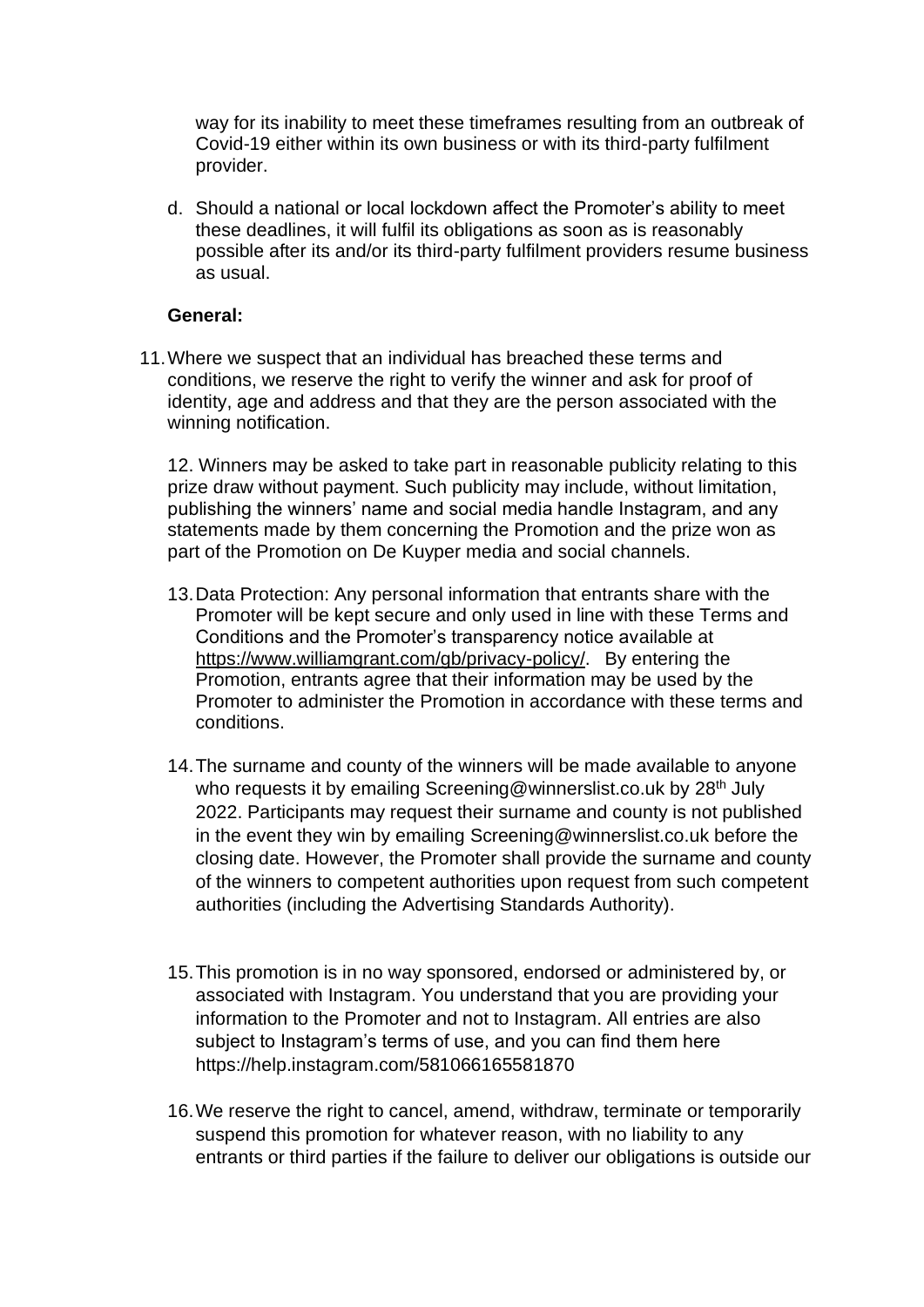reasonable control. However, if this happens, we will use all reasonable endeavours to avoid consumer disappointment.

- 17.The Promoter accepts no responsibility for system errors or other issues that may result in disruption to winner notification or prizes. The Promoter or its agencies will not be responsible for the non-inclusion of entries, including any such failure which is within the control of The Promoter or its agencies.
- 18.Entry into the Promotion is at the entrant's sole risk. To the extent permitted by law, the Promoter does not accept any responsibility for any damage, loss, liabilities, injury, costs, expenses or claims (whether in contract, tort or otherwise) suffered by entrants or any third parties arising out of or in connection with the Promotion and/or accepting the prize. The Promoter further disclaims liability for any injury or damage to entrants or any other person relating to or resulting from participation with this Promotion save that nothing in these terms and conditions shall act to limit or exclude the Promoter's liability resulting from its negligence or fraud.
- 19.The promoter's decision is final and binding. No correspondence will be entered into.
- 20.The application and interpretation of these terms and conditions shall be governed by the law of England and Wales and the courts of England and Wales shall have exclusive jurisdiction in relation to any dispute concerning them.

# **Full Terms & Conditions @de\_kuyper\_cocktails and [@officialsistersister](https://www.instagram.com/bodega.ritas/?hl=en)**

These Terms and Conditions prevail in the event of any conflict or inconsistency with any other communications, including advertising or promotional materials. Entry/claim instructions are deemed to form part of the terms and conditions and by participating all claimants will be deemed to have accepted and be bound by the terms and conditions. Please retain a copy of these terms and conditions for your information.

1. **Promoter:** William Grant & Sons UK Limited (02288241), Form 1, Bartley Wood Business Park, Bartley Way, Hook, Hampshire, RG27 9XA.

2. **Eligibility:** This prize promotion (the "Promotion") is open to UK (England, Wales, Scotland and Northern Ireland) residents who are aged 18 or over, except for anyone directly connected with the planning or administration of the prize promotion including De Kuyper employees, their agencies and their immediate families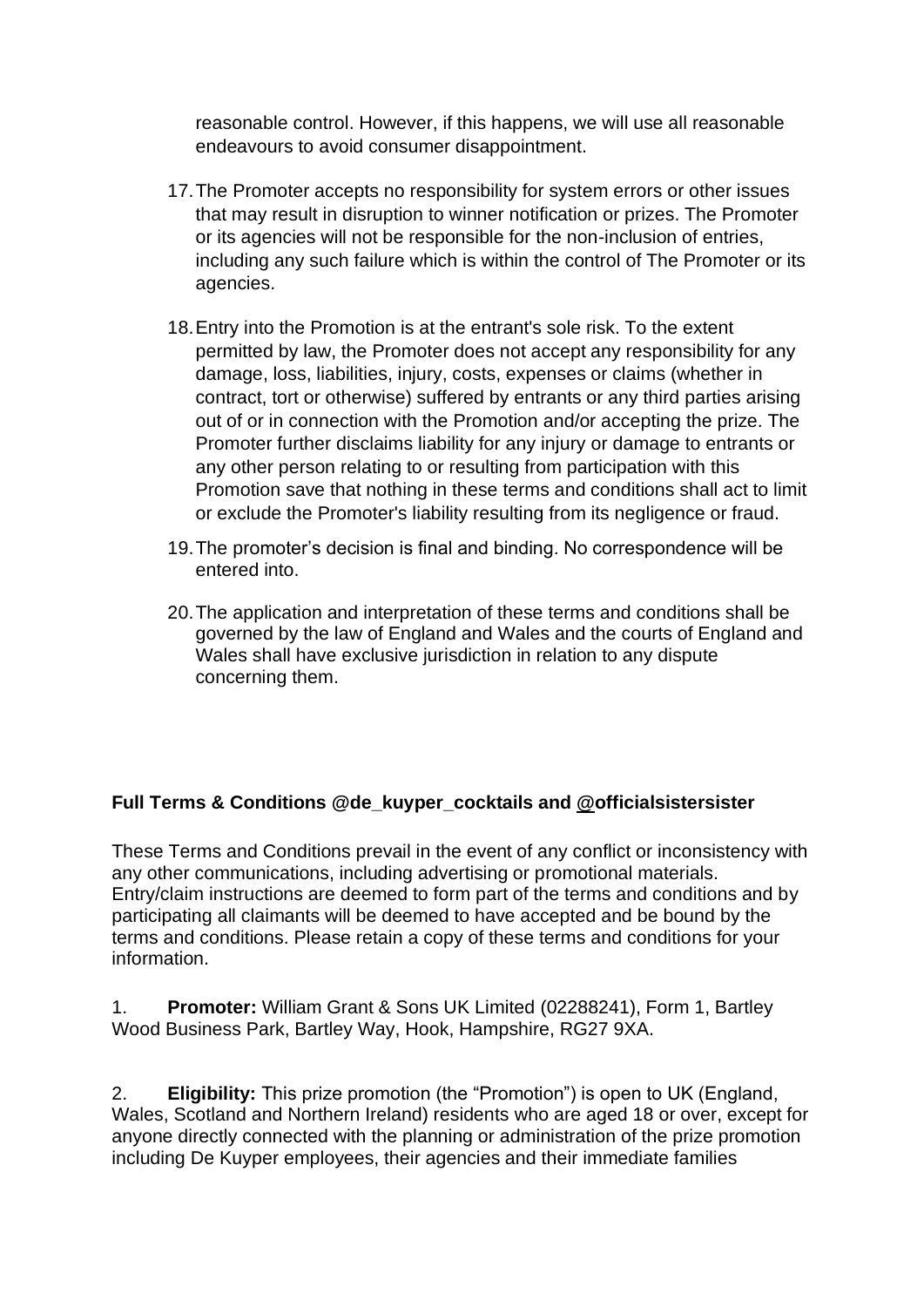(spouse, parent, child, sibling, grandparent and/or 'step' family).

3. **Promotional Period:** The prize promotion opens at 14:00 on Friday 22nd June 2022 and closes at 23:59 on Sunday 26<sup>th</sup> June 2022.

4. Internet access and an Instagram account are required for entry. An Instagram account at Instagram.com. Participants are reminded to get the owner's permission before using a computer, device and/or internet-access which is not owned or paid for by the entrant to enter the Promotion. The Promoter will not be liable for any Internet or mobile connection, or other charges incurred in entering the Promotion.

5. The entry instructions form part of the rules. By entering, you agree to accept and be bound by the rules.

## **6. How to enter:**

a. Comment underneath the promotional Instagram post @officialsistersister, with your favourite cocktail.

b. Follow @de\_kuyper\_cocktails and [@officialsistersister](https://www.instagram.com/bodega.ritas/?hl=en) on Instagram

c. Only 1 entry per person. If you enter more than once your first entry will be accepted and all others will be disqualified.

d. Only entries which complete the above actions will be eligible for winning.

e. Entries posted on Instagram stories are not eligible for entry. Entries posted anywhere other than under the [@officialsistersister](http://www.instagram/whatwillcook) promotional Instagram post will not be eligible for entry.

f. During the Promotional Period, some entries might be shared by the Promoter, or @influencer may comment on your entry. This does not mean that you are a winner, neither does it increase your chances of winning.

g. Please follow @de\_kuyper\_cocktails and [@officialsistersister](http://www.instagram/whatwillcook) on Instagram until Thursday  $30<sup>th</sup>$  June 2022, in the event that a redraw takes place.

h. Any entries that we consider (in our absolute discretion) to be in breach of government COVID-19 guidelines/restrictions, political, dangerous, profane, suggestive, vulgar, offensive, indecent, illegal, racist, copied, offensive (including but not limited to words or symbols that might be considered offensive to individuals of any race, ethnicity, religion, sexual orientation or socioeconomic group) cruel or fraudulent, or infringe on the rights or copyright of others will be immediately disqualified.

i. We will not tolerate anyone who posts or is seen to be posting comments via any social media channel or anywhere else during this Promotion that we think are bullying, spiteful or upsetting to other entrants and followers of @officialsistersister or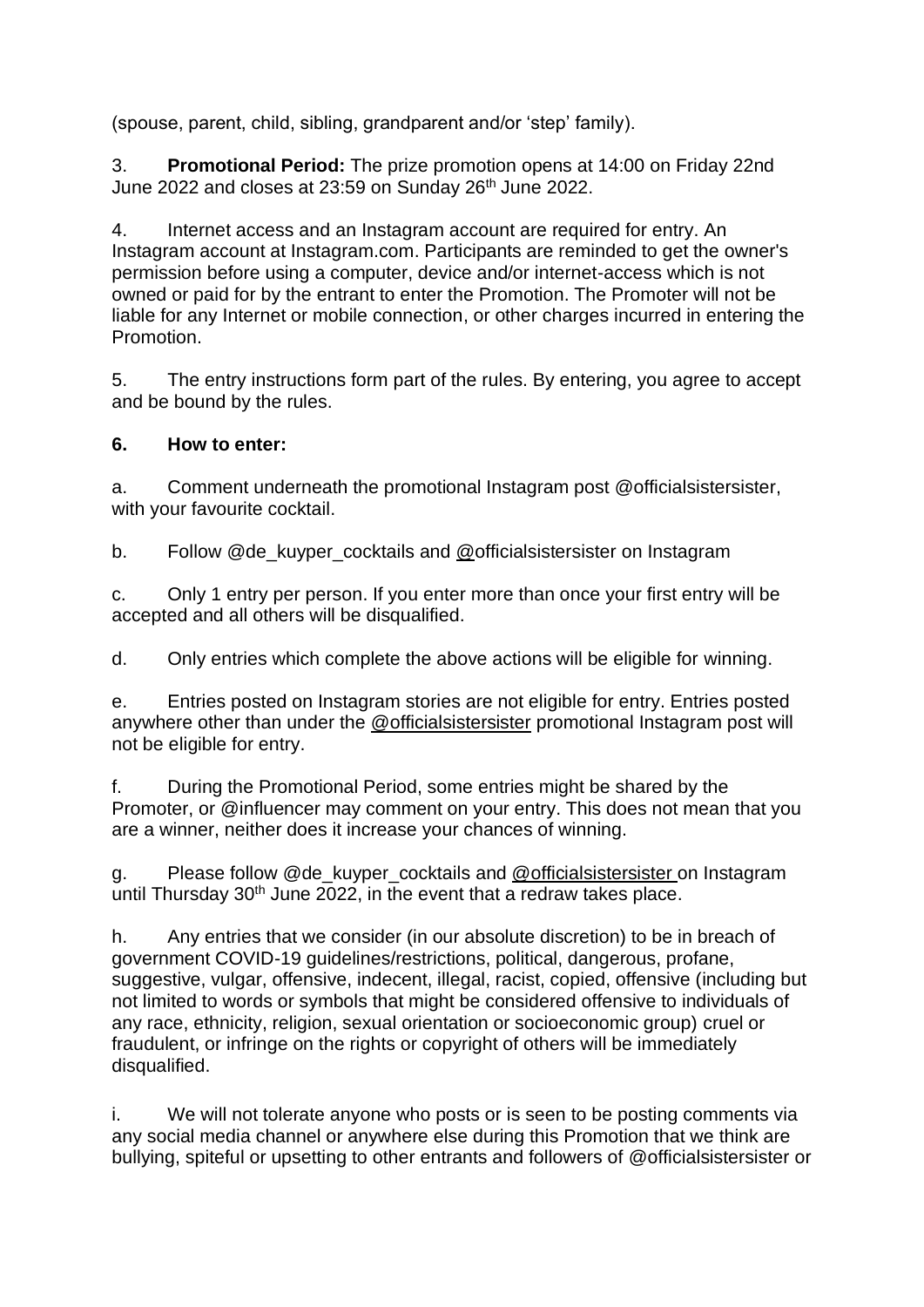@De Kuyper or directly aimed at us. Anyone acting in this way will be disqualified from the prize promotion.

j. Proof of sending will not be accepted as proof of delivery or receipt of entry. Incomplete, illegal, misdirected or late entries will not be accepted. The Promoter takes no responsibility for entries that are delayed, incomplete or lost due to technical reasons or otherwise.

k. No third party or bulk entries. Entries via third parties, consumer groups or syndicates, entries by macros or other automated means and entries which do not satisfy the requirements of these terms and conditions in full will be disqualified. If it becomes apparent in the reasonable opinion of the Promoter that either a participant or household is using any means to circumvent this condition such as, and without limitation, fraudulently falsifying data; using multiple Instagram accounts; acting fraudulently or dishonestly in the reasonable opinion of the Promoter; using identities other than their own; creating fake identities or using any other automated or manual means in order to increase that participant's or a household's entries or otherwise acting in violation of these terms, these participants and their household will be disqualified, and any prize entitlement will be void.

## **7. Winner Selection:**

a. There are 2 winners in total. All entries received will be placed into one random prize draw conducted by an independent third-party on Monday 27<sup>th</sup> June 2022. The 2 winners will be the first entry randomly selected that meet the entry criteria.

b. Please note that this is not a competition and entries are not judged.

## **8. Prize Fund:**

a. There are 2 prizes. Each prize is 1 x pair of tickets to the screening of Rocketman at Peckham's Bussey Building Rooftop bar on Thursday 30th June 2022 and a De Kuyper cocktail kit.

b. There is no alternative date for the prize. Prize does not include travel or additional expenses or spending money.

c. There is no cash alternative to the prize stated and prize must be accepted by the named winners. Prize cannot be transferred to anyone else.

d. The Promoter reserves the right to provide an alternative prize of equal or greater value should circumstances outside its control make this necessary.

e. Max 1 prize per household.

# **9 Winner Notification and verification:**

c. Winners will be contacted via an Instagram Direct Message by @ official sistersister on Monday  $27<sup>th</sup>$  June 2022 notified of their win, and required to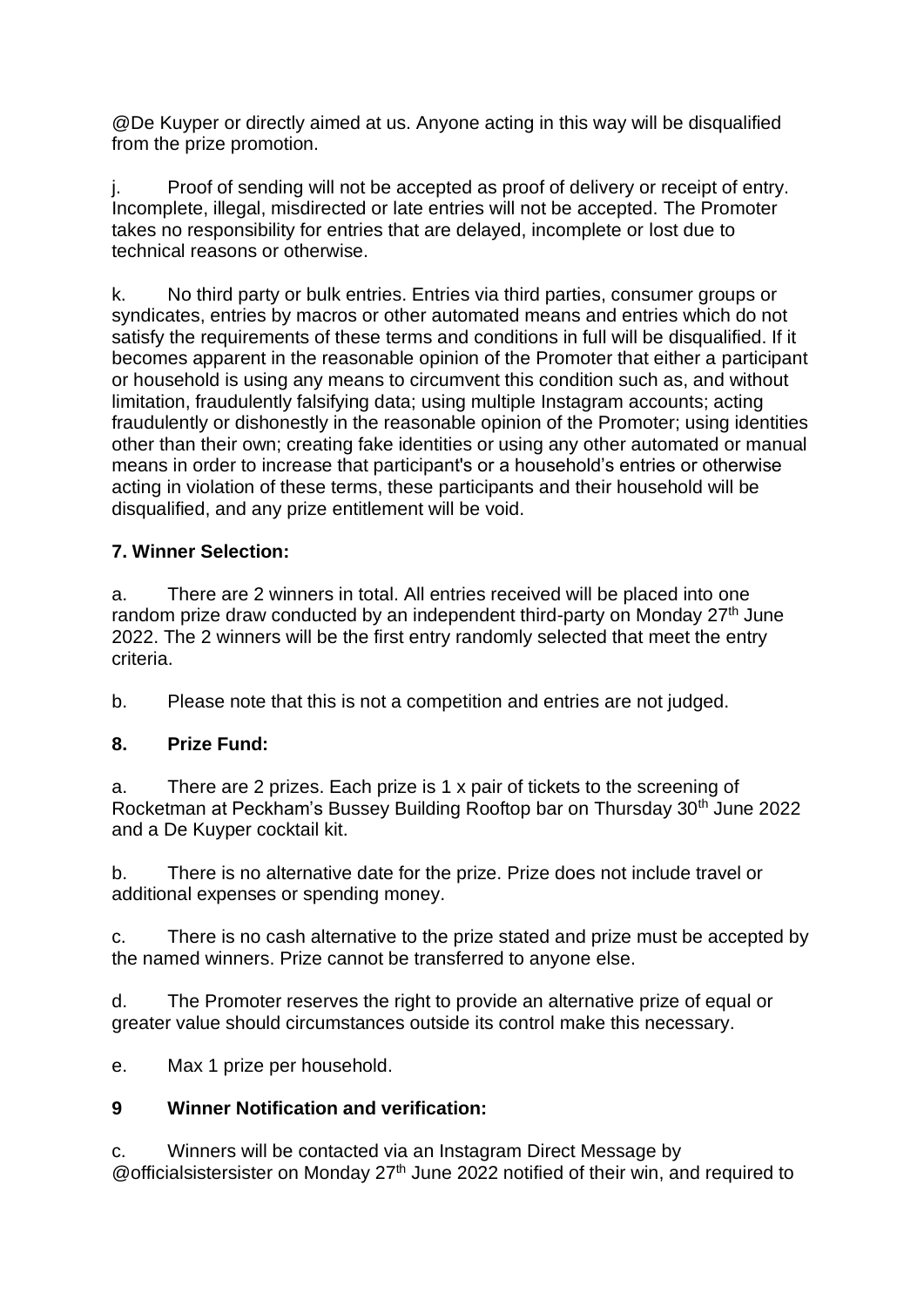claim their prize within 48 hours and provide an email address to which prize tickets can be emailed.

d. Only a reply via direct message from the same Instagram account that we notify will be accepted.

e. If a winner does not respond within the initial 24 hours of notification, they will be contacted again via a direct message and given a further 24 hours to respond. If contact cannot be made, or the prize is not claimed, within 48 hours of the initial prize notification date, the prize will be redrawn and awarded to a new winner.

f. The final time and date for any redraw winners to claim their prize is 10am Thursday 27<sup>th</sup> June 2022, after which point it will not be possible to arrange ticket delivery.

## **10 Prize Delivery:**

a. Prizes will be emailed to winners within 24 hours of prize claim.

b. It is the responsibility of the entrant to provide their correct, up-to-date details when confirming acceptance of the prize in order for their prize claim to be processed. The Promoter cannot be held responsible for a winner failing to supply accurate information which affects prize acceptance or delivery of their prize.

c. Whilst the Promoter will take all reasonable steps to ensure that its obligations relating to meeting specific timeframes for winner notification/prize fulfilment are met, the Promoter shall not be liable in any way for its inability to meet these timeframes resulting from an outbreak of Covid-19 either within its own business or with its thirdparty fulfilment provider.

d. Should a national or local lockdown affect the Promoter's ability to meet these deadlines, it will fulfil its obligations as soon as is reasonably possible after its and/or its third-party fulfilment providers resume business as usual.

## **General:**

12. Where we suspect that an individual has breached these terms and conditions, we reserve the right to verify the winner and ask for proof of identity, age and address and that they are the person associated with the winning notification.

13. Winners may be asked to take part in reasonable publicity relating to this prize draw without payment. Such publicity may include, without limitation, publishing the winners' name and social media handle Instagram, and any statements made by them concerning the Promotion and the prize won as part of the Promotion on De Kuyper media and social channels.

14. Data Protection: Any personal information that entrants share with the Promoter will be kept secure and only used in line with these Terms and Conditions and the Promoter's transparency notice available at [https://www.williamgrant.com/gb/privacy](https://eur01.safelinks.protection.outlook.com/?url=https%3A%2F%2Fwww.williamgrant.com%2Fgb%2Fprivacy-policy%2F&data=05%7C01%7CKaren.Daly%40wgrant.com%7C63c17c7678c4482478f008da23a87f4a%7Cca29e3f5cee34b64ad11fea04ae28493%7C0%7C0%7C637861503846123243%7CUnknown%7CTWFpbGZsb3d8eyJWIjoiMC4wLjAwMDAiLCJQIjoiV2luMzIiLCJBTiI6Ik1haWwiLCJXVCI6Mn0%3D%7C3000%7C%7C%7C&sdata=kFu1NV1PINyrmjnQzQT9wBQEe%2FUMtGblPrqsFvVNPMc%3D&reserved=0)[policy/.](https://eur01.safelinks.protection.outlook.com/?url=https%3A%2F%2Fwww.williamgrant.com%2Fgb%2Fprivacy-policy%2F&data=05%7C01%7CKaren.Daly%40wgrant.com%7C63c17c7678c4482478f008da23a87f4a%7Cca29e3f5cee34b64ad11fea04ae28493%7C0%7C0%7C637861503846123243%7CUnknown%7CTWFpbGZsb3d8eyJWIjoiMC4wLjAwMDAiLCJQIjoiV2luMzIiLCJBTiI6Ik1haWwiLCJXVCI6Mn0%3D%7C3000%7C%7C%7C&sdata=kFu1NV1PINyrmjnQzQT9wBQEe%2FUMtGblPrqsFvVNPMc%3D&reserved=0) By entering the Promotion, entrants agree that their information may be